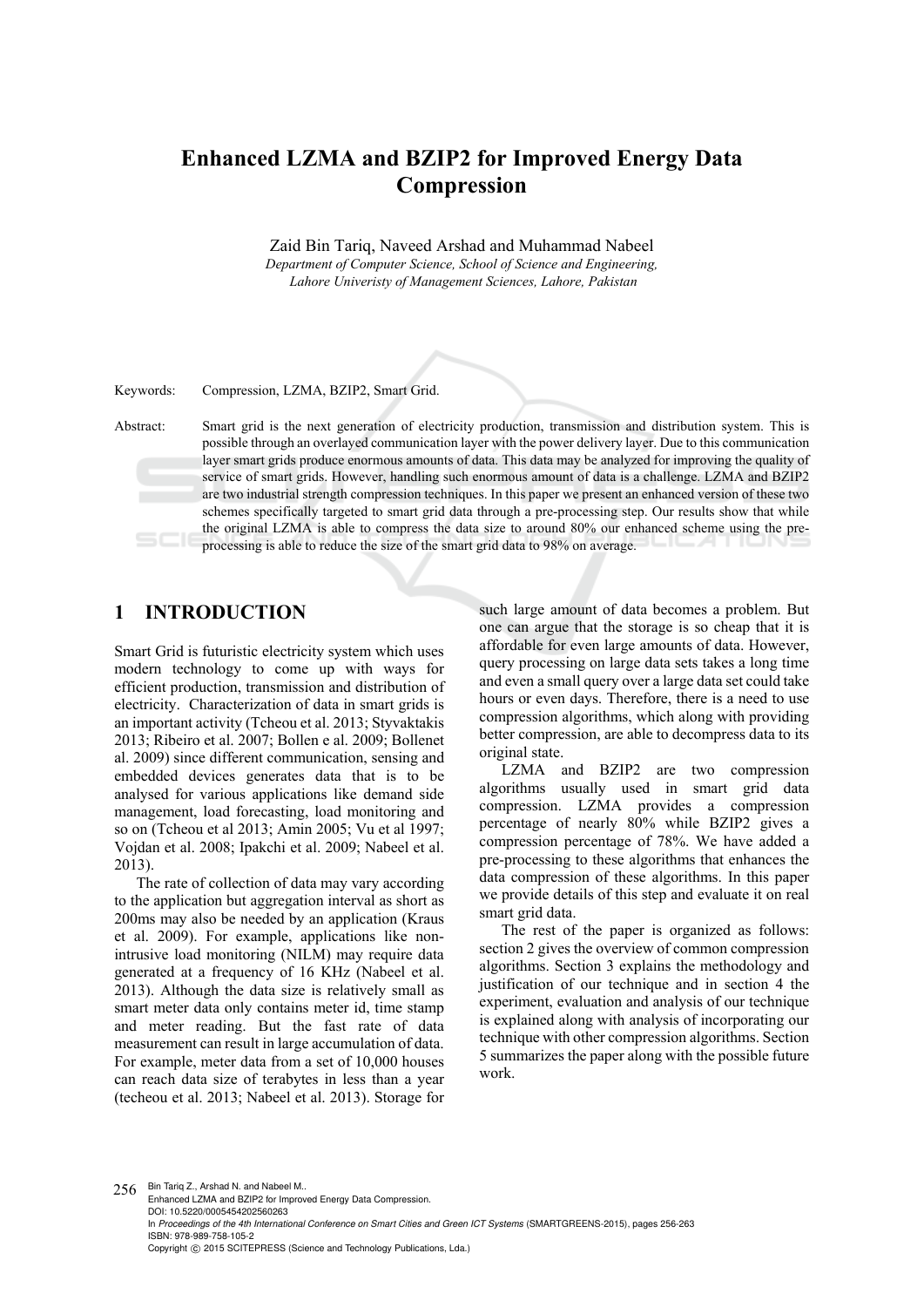# **2 RELATED WORK**

For the purpose of comparing our results, we have used LZMA and BZIP-2. Among the different compression algorithms that have been used for compression of power quality data, LZMA and BZIP-2 are considered among the best for compression of power quality data as discussed in (Techeou et al. 2013; Kraus 2009; Azoff 1994). A brief explanation of the features of these algorithms along with selected other compression methods is given below:

## **2.1 LZMA**

LZMA is a type of dictionary lossless compression algorithm that uses a large dictionary size for coming up with a compression scheme. The basic idea is to use various dictionary data structures to come up with different symbols within the original file and then use range encoder to encode these repeating symbols. This is a variant of LZ family differs in terms of the construction and size of the dictionary used for compression. As illustrated in section 4, LZMA compresses a smart grid data archive up to 83 percent on average.

### **2.2 BZIP-2**

The reason of using this library is because of its prominence in compressing power quality data as discussed in (Kraus et al. 2009). It is a type of block sorting algorithm that uses Burrows-Wheeler block sorting text compression algorithm along with integrating Huffman encoding. It gives relatively faster compression and decompression rate compared to the conventional LZ77 which is precursor to LZMA (LZMA SDK web. 2014). However, BZIP-2 needs better computing resources because of its usage of block sorting mechanism. BZIP-2 gives 79 percent compression on average as illustrated in section 4.

### **2.3 Differential Compression**

This technique uses the similarity with the previous readings to compress the data. It looks for the relation between the previous value in the data and the current value and based on this relation it takes the decision of placing the data in its compressed format which reduces the overall data size. This type of technique is useful for the types of data sets which have do not have much variations in its readings and in ideal situations, this technique can give up to 98% compression (Cormack et al. 1987).

# **2.4 PPM**

Prediction by partial matching (PPM) is a technique that uses statistical modelling of the data to predict the upcoming values of the data and compress it accordingly. The predictions in PPM are essentially the symbols rankings. The technique uses previous 'n' symbols to come up with the statistical model and if the prediction is not possible with the help of previous 'n' symbols, then previous n-1 symbols are utilized for coming up with a prediction. This process is continued until the end of the data. The results as in (Moffat 1990) shows that the technique is able to compress 2.4b/character for English text at a very high speed.

Our proposed strategy implements a preprocessing to convert a smart grid archive into a format which greatly enhances the results produced using LZMA and BZIP2 compression technique. The method converts an archive into a format which best suits the LZMA and BZIP2 methods of compression. Hence when implementing the overall compression, LZMA or BZIP2 are considered as a black box. Using this pre-processing the overall time and compression efficiency are greatly improved.

# **3 METHODOLOGY**

In this section, we provide the methodology for pre-processing the smart grid data archive. A record of reading from a smart meter consists of a valid time stamp, meter id and the corresponding current reading (Nabeel et al. 2013). For any smart grid data at high frequency the time series is the main component that takes the most space in the data (Azoff 1994). Figure 1 shows the plot for thirty sets of smart grid data. This data show that times series consists of up to 70% of the total smart grid data and hence can be smartly compressed to reduce the overall data size.

A basic property of smart grid data which helped us to come up with our enhanced technique is the time interval in time series data. Although the time interval may vary from application to application in smart grids, but for a particular application, for example for load forecasting, the time interval between the previous and next reading is fixed (Nabeel et al. 2013). To demonstrate the firmness with which this time interval property is followed, figure 2 shows the plot of the number of readings for which the time interval property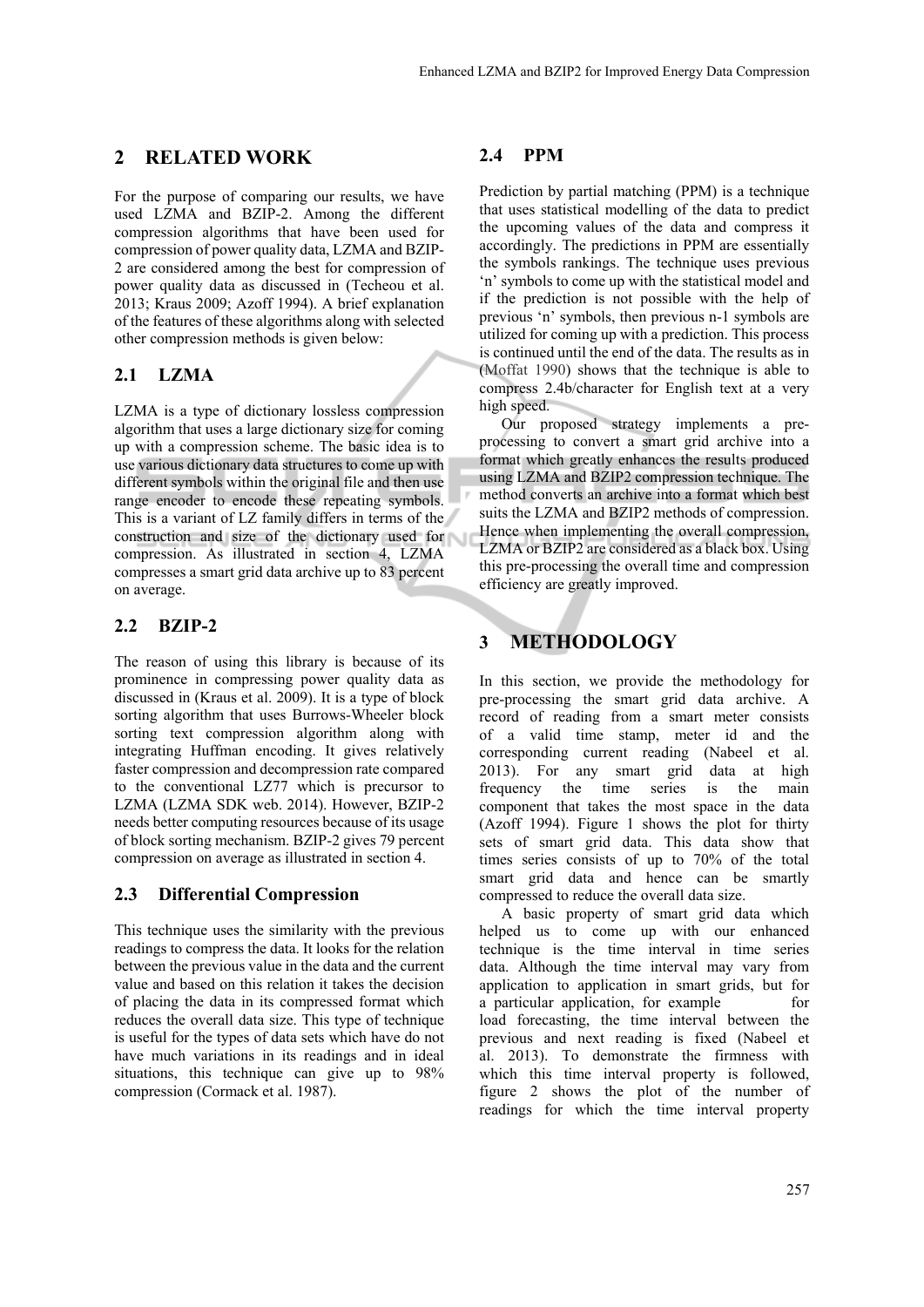was followed. It shows that the anomaly in the interval of the time stamp between a previous and next time stamp is less than two percent. Using this property of time interval of recording a reading, we can save the compressed file such that we can easily retrieve the time series from it. The following subsection provided the implementation and details of our technique.



Figure 1 : Percentage of time stamps across thirty smart grid data archives.



Figure 2 : Plot of percentage of time stamps for which the time interval property was followed for thirty archives from REDD.

### **3.1 Compression using Time based Lossless Encoding (Taled)**

As mentioned above, it can be inferred that we only need to save the first time stamp of the data. After it the next time stamp can be calculated by the addition of previous timestamp and time interval. The rest of the time series can be predicted by the time interval property of smart grid data. Since the time interval of one record of data is fixed it could be one second or half a second or even a millisecond.

After the first timestamp is recorded the algorithm looks for time intervals by subtracting one timestamp reading from the previous one. If the difference is equal to the time interval then we do not record any timestamp of the later data. However, if the

subtracted interval is not equal to the expected time interval then it means that we have a missing reading in the data. Our technique records the time stamp before and after the missing reading. This allows us in decompressing the correct data back into its original form. Finally, the algorithm also saves the last timestamp of the original data. Using this technique the new compressed file has timestamps of start, end and before and after missed readings The Pseudo algorithm for this technique is given below.

#### **3.1.1 Algorithm**

The following algorithm is used to pre-process the data to remove the time stamps from the data.



#### **3.2 Decompression using Taled**

As mentioned earlier, the compressed file will contain the time stamps and current readings. There is a high possibility of time stamp being more than two (two stamps will always be there, one representing the first and second representing the last time stamp recorded) because of the anomalous disturbance in interval or date change as discussed previously. So we can get the first time stamp and start saving the corresponding current reading in a new file until our current counter of time reaches the second time stamp saved in the compressed file. At this point we will get the next saved time stamp and continue saving the time and current readings in the decompression file by again incrementing by interval procedure as mentioned above while still taking care of the anomalies. This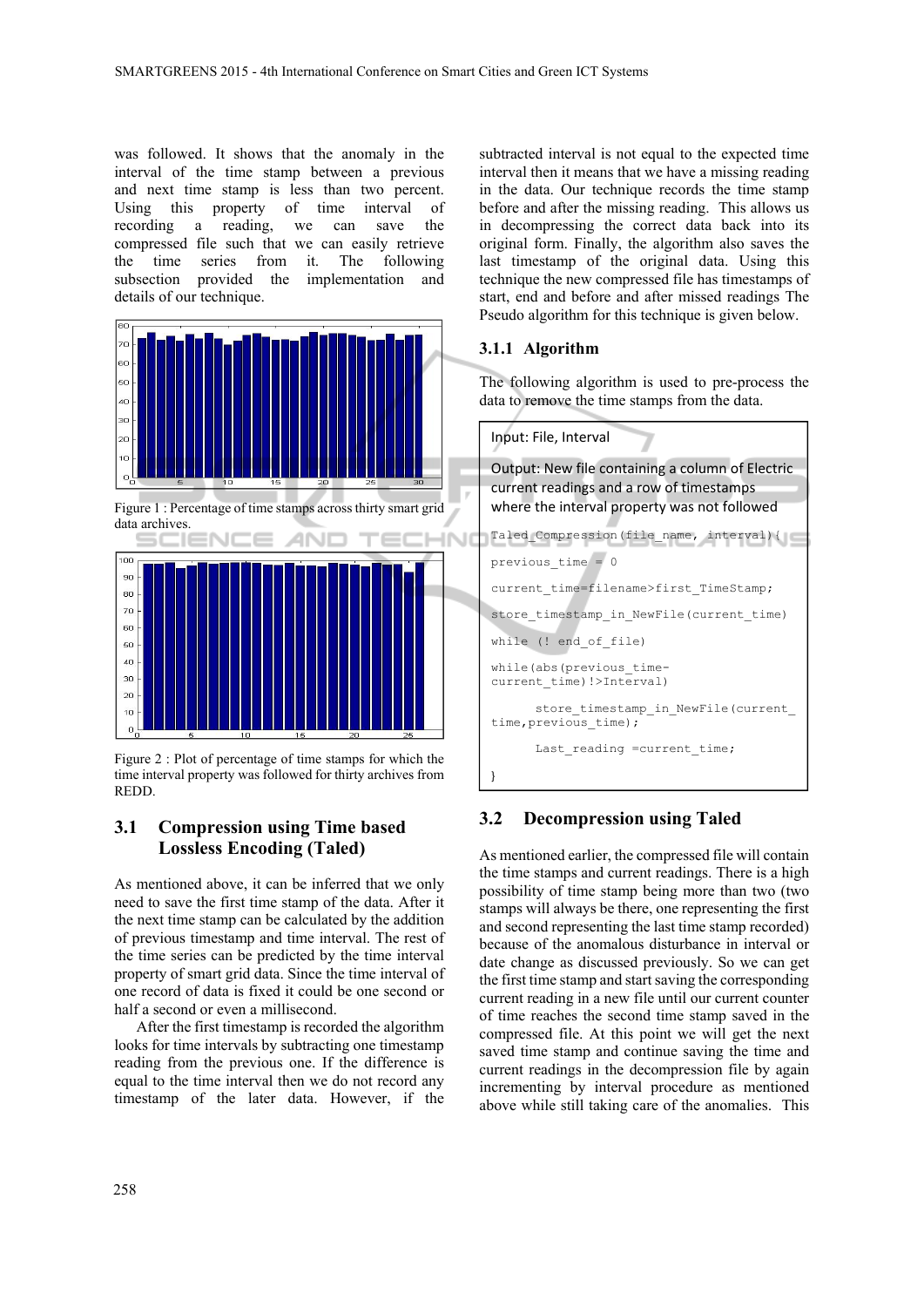process will be repeated until we reach the final time stamp. Note that the current readings extracted from the compressed file are saved in the same order such that the first time stamp corresponds to first current reading and next reading to the next time stamp saved in decompression file (the occurrence of anomaly in time stamps can easily be adjusted for current reading). The pseudo algorithm for decompression is given as under.

#### **3.2.1 Algorithm**

The following algorithm is used for decompressing the file compresses using the method explained in section 3.1 for removing timestamps from a smart grid data archive

```
Input: file from the output of algorithm in
section 3.1.1. Interval
Output: Decompressed file containing a column
of timestamps and Electric current readings
Taled Decompression(filename, Interva
l) 
listTimeStamp=get_Time(filename); 
list.electricCurrent=getCurrent(file
name); 
timeStampPntr=listTimeStamp>head(); 
while(timeStampPntr!=NULL) 
{ 
      while(timeStampPntr->time!= 
timeStampPntr->nxt->time) 
\left\{\begin{array}{ccc} \end{array}\right\} timeStampPntr>time+=interval; 
       putinNewFile(timeStamp_pointer
->time, ElectricPntr->current);
       ElectricPnte=r=ElectricPntr- 
        >next; 
        } 
timeStampPntr=timeStampPntr->next; 
}
```
### **3.3 Enhanced LZMA and BZIP2**

Along with the time interval property there are other features in smart grid data that can be used to our advantage. One of the feature is very less fluctuation of electric current readings. This is because at any particular time in a household, a specific number of appliances will be under use. The time for which these specific appliances are turned on is not short. For example, if an air condition is turned on then there

is a high possibility that it is going to remain in 'on' state for a longer period. So a specific electric current reading is going to repeat and fluctuate more around a particular electric current value hence resulting in high repetition of these current values.

Taking the difference of an electric current reading from its previous reading converts the electric current readings part of the data into high frequency repeating symbols. In order to show this particular trend, figure3 plots four archives taken from REDD data set (Kolter et al. 2011). The plot shows the percentage of each of the repeating symbols like '0','1','-1' after the delta manipulation is applied to the current readings .It can be inferred from figure 3 that these repetitions of symbols consists of high majority of the compressed file when time based lossless encoding along with difference of consecutive electric current readings are taken. In all of the four archives used, the occurrence of symbol "0" is very high thus indicating that electric current readings do not vary a lot in smart grids data. Also another important observation is the very low occurrence of the symbols other than the symbol "0" or "1" as can be seen in all the four figures of figure 3 that the sector showing the symbols under the "other" heading is less than 3% for all the four archives. This particular inference sets up the basis for the author to use LZMA and BZIP2 on this manipulated archive. LZMA as mentioned earlier, uses range encoder to encode the repeating symbols in a file and BZIP2 also uses a dictionary of symbols to compress a file. The Taled algorithm along with difference of electric current readings helps to increase the compression rate of the data.

## **4 EXPERIMENTS & EVALUATION**

To demonstrate the validity and usefulness of the proposed technique, the power quality data provided by REDD was used to perform the experiments (Kolter et al. 2011). As mentioned above, the timestamp forms the majority of the power quality data. As already shown above in Figure 1 the time stamps consist of around 72 – 76 percent of the power quality data.

### **4.1 Results for Time Stamp Removal and Difference of Electric Current Readings**

For evaluating the time based compression of the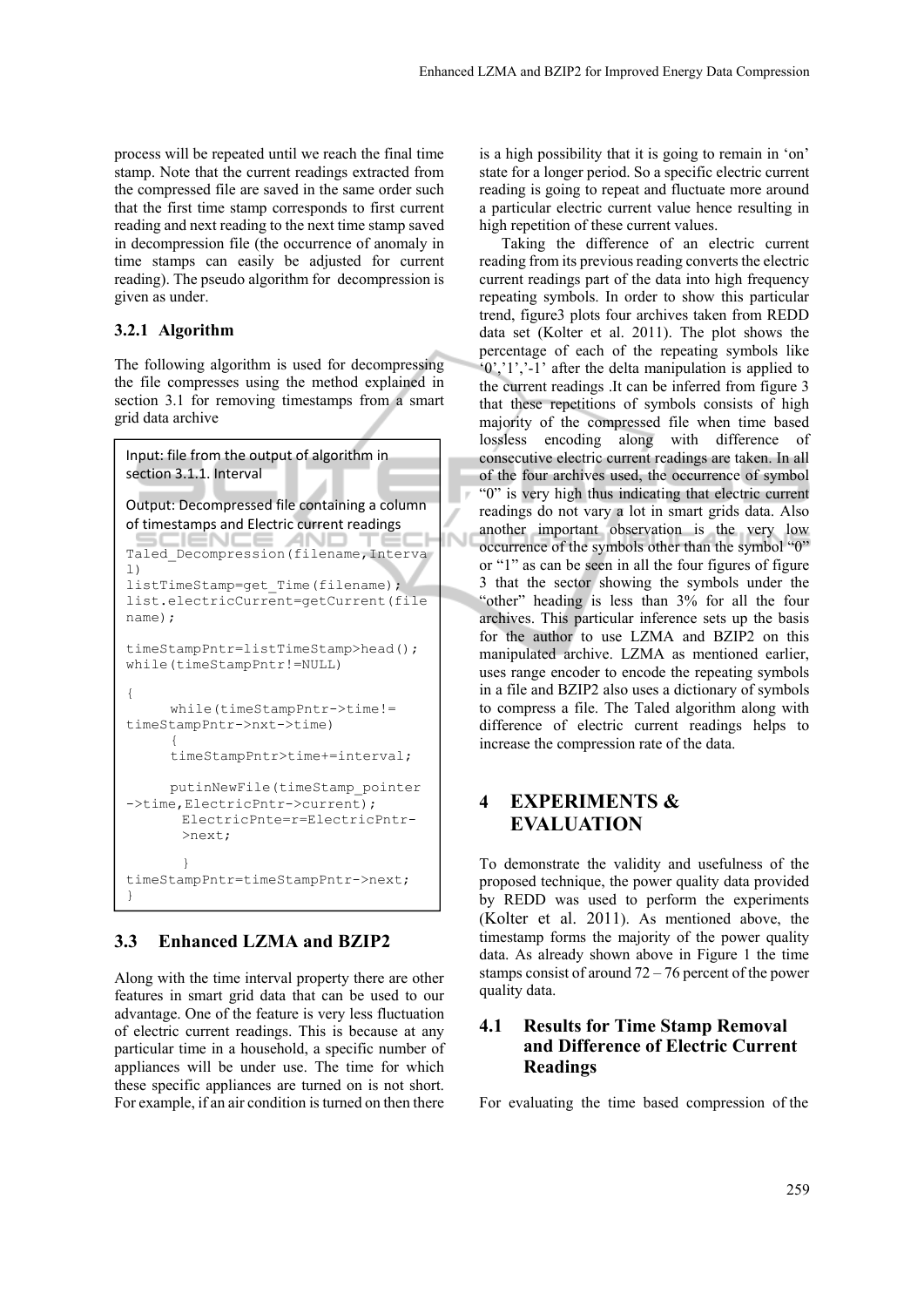

Figure 3: Plot of the percentage of symbol wise occurrence in four archives taken from REDD data set after applying Taled technique along with the difference of the proceeding electric current readings. Each sector of the pie chart above shows the offset of the electric current readings from its previous reading forming a symbol of form "\*/-\*".

smart grid data, the technique was applied to six archives provided in REDD data and the results are tabulated in table 1. The parameters on which the results were based are: compression ratio, percentage of the original data compressed and the rate of compression and rate of decompression. The compression ratio is defined as under:

#### **CR =** Size of Original file Size of compressed file

The results show the consistency of the compression strategy for various data sets. On average 73% compression is achieved with a variation of only 3%. The actual time used for compression and decompression are shown rather than the compression and decompression rate, which may vary according to the size of the original file. This has been deliberately done to show that the majority of the compression and decompression time is spent in loading and unloading the file into the memory. The technique (as seen from the Pseudo algorithm before), uses time based encoding, while utilizing very less memory thus making it a good option for the applications which involve embedded devices or otherwise have constrained memory.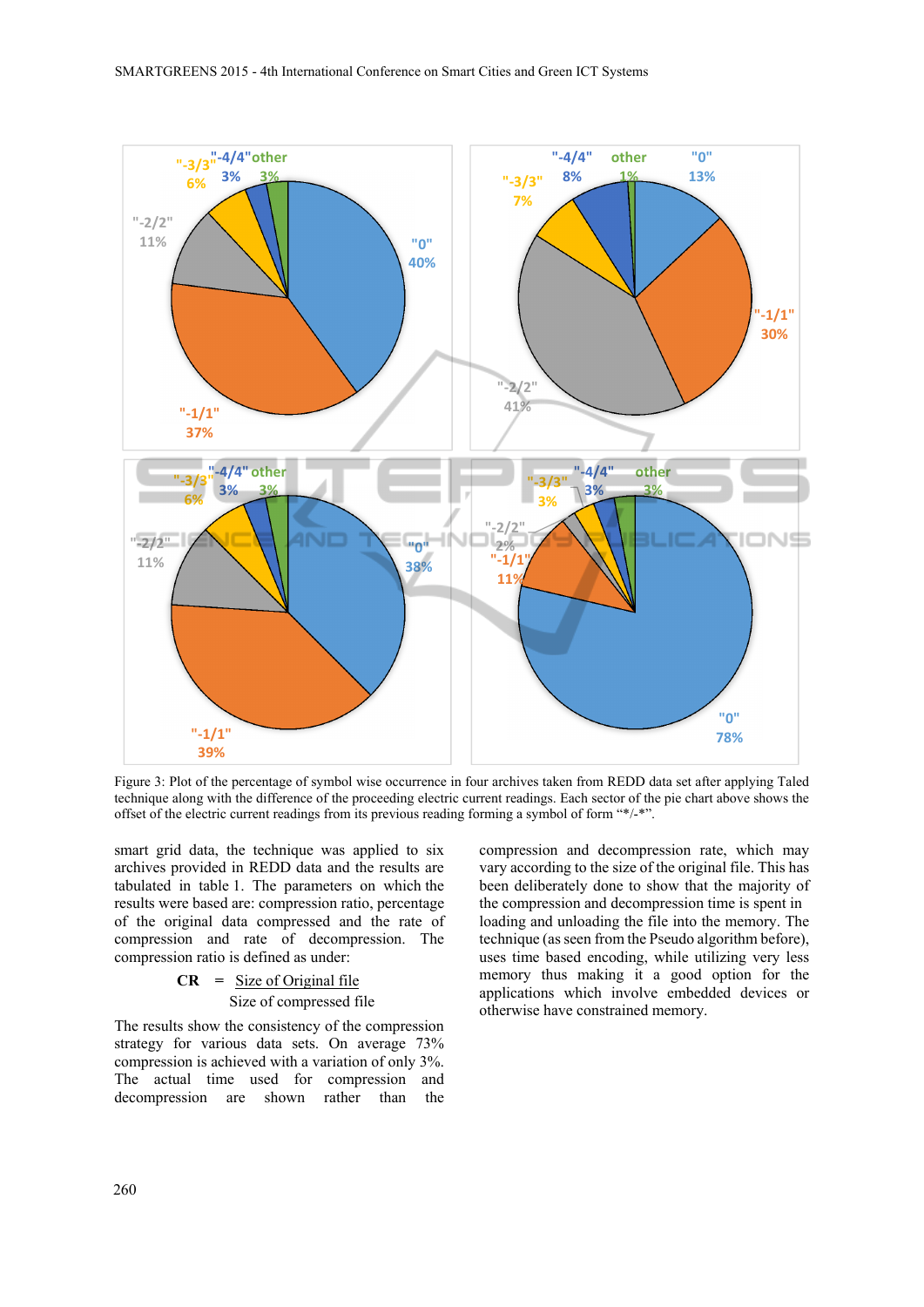#### **4.2 Comparison of Simple LZMA and BZIP2 with Their Enhanced Versions for Smart Grids**

After pre-processing with Taled the LZMA and BZIP-2 are applied to get even better compression rate. Because Taled involve the loading a constant amount of the data into the memory, differential delta compression is also incorporated to deal with the current readings in smart grid data. The results of the compression by this incorporation of differential delta encoding is tabulated in table 2. One thing to note is that the compression ratio and percentage compression have increase to 83% on average while still maintaining a comparable time of compression without incorporating the differential compression. This idea led the author to incorporate well-known compression techniques with Taled algorithm. The detail of this incorporation is already discussed in section 3.3. The evaluation of using the proposed technique by comparing the results with well-known compression techniques are discussed as under:

|  |  | Table 1: Lossless Taled applied on six different archive. |
|--|--|-----------------------------------------------------------|
|  |  |                                                           |

| <b>Uncompresse Compresse</b><br>d File<br>size/KBs | d file<br>size/KBs | <b>Compres</b> | Percentage<br>sion ratio reduction in<br>size | <b>Compress</b><br>ion/MB<br>per sec |
|----------------------------------------------------|--------------------|----------------|-----------------------------------------------|--------------------------------------|
| 27,042                                             | 7,216              | 3.75           | 73.3%                                         | 7.7                                  |
| 19,944                                             | 4,729              | 4.22           | 76.3 %                                        | 6.6                                  |
| 25,058                                             | 6,938              | 3.61           | 72.3 %                                        | 7.7                                  |
| 28,676                                             | 7,350              | 3.90           | 74.4 %                                        | 7.6                                  |
| 5,336                                              | 1,501              | 3.55           | 71.9%                                         | 7.9                                  |
| 14,918                                             | 3,651              | 4.09           | 75.5 %                                        | 78                                   |

Table 2: Results of Taled + manipulated Differential delta.

| <b>Uncompress</b><br>ed File<br>size/KBs | <b>Compress</b><br>d file<br>size/KBs | Percentage<br>reduction in<br>size | Time<br><b>Compres</b><br>sion/s | Time<br>decompre<br>ss-ion/s |
|------------------------------------------|---------------------------------------|------------------------------------|----------------------------------|------------------------------|
| 27,042                                   | 5360                                  | 80.2%                              | 4.5                              | 4.2                          |
| 26,456                                   | 5113                                  | 80.8%                              | 4.4                              | 4.1                          |
| 11,664                                   | 2216                                  | 81.0%                              | 4.0                              | 3.9                          |
| 11,663                                   | 2230                                  | 80.9%                              | 4.1                              | 3.9                          |
| 12,032                                   | 2334                                  | 80.6%                              | 3.9                              | 4.0                          |
| 11,721                                   | 2262                                  | 80.7%                              | 4.2                              | 3.7                          |

As discussed earlier that Taled along with taking the difference of the electric current readings converts the smart grid data archive into a stream of high frequency repeating symbols which sets up the base for enhancing LZMA and BZIP2. LZMA and BZIP2 were used to compress the file along with applying Taled algorithm. The resulting method, for the purpose of short referral lets call it LZMA++ and BZIP2++ respectively. The library used for implementing LZMA and BZIP2 are in (Mofat 1990), and the results are confirmed from 7-zip library. REDD archives were used for confirming the author's method with the file size as follow: Large-211MB, Medium-27MB, Small-11MB.

The results for the compression ratio and percentage reduction in file size are show figure 4 and 5 respectively. The results show the benefit of using LZMA++ and BZIP2++. Both show an increase in percentage compression up to 99% compared to simple LZMA and Bzip2, which compressed 80% on average for the three types of file as seen from figure 5. Figure 4 shows the compression ratio of three files again confirms the effectiveness of LZMA++ and BZIP2++ for compressing the smart grid data. For both LZMA++ and BZIP2++, the compression ratio is more than 45. Another benefit of using LZMA++ can be seen from table 3 which also shows the results for the time taken to compress a large file (211MB).



Figure 4: Compression of ratio of the selected techniques along with the author's method.



Figure 5: Percentage compression for the selected compression techniques.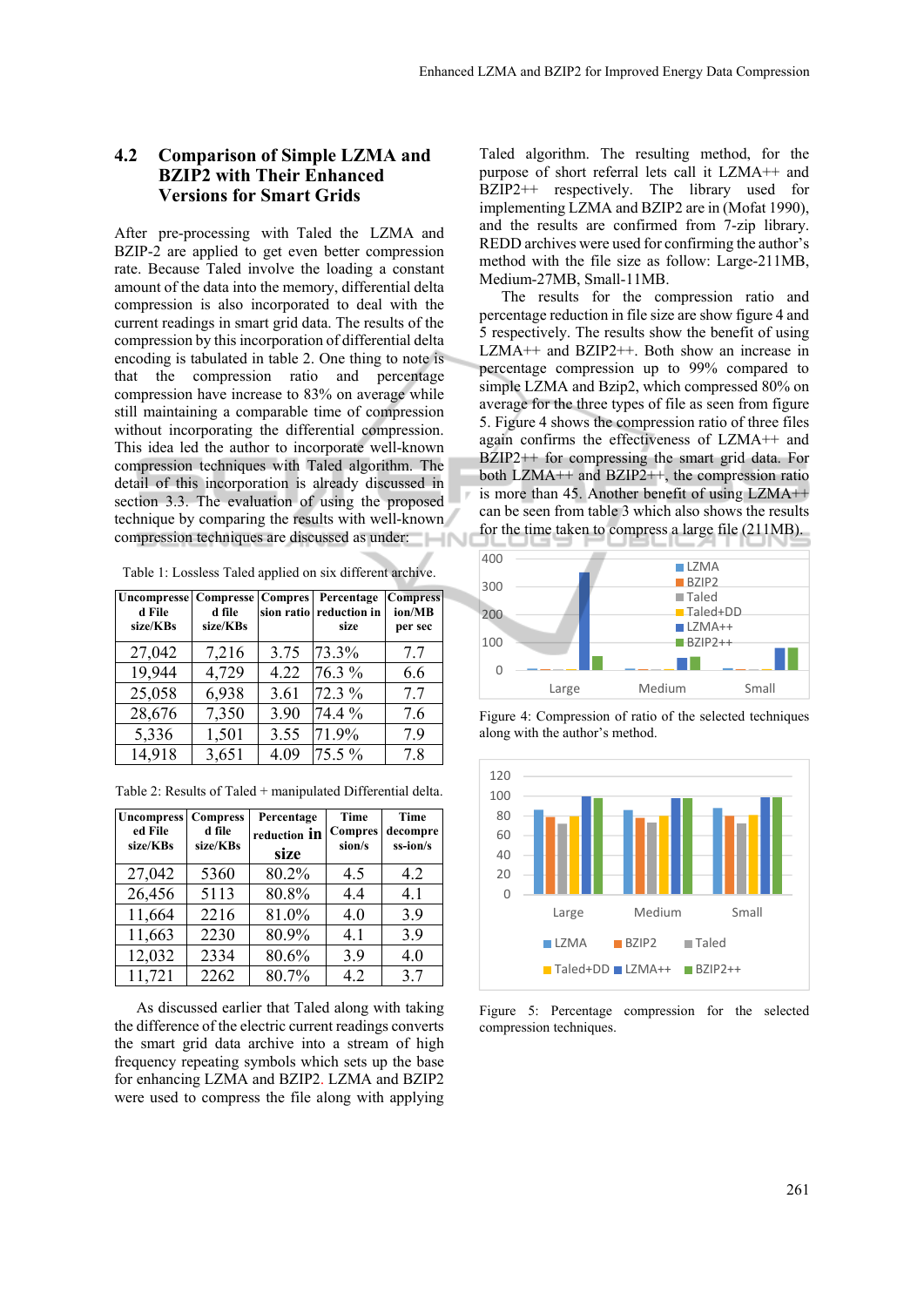| Method            | Compression<br>time/sec | Percentage<br>reduction in<br>size | <b>Decompres</b><br>sion time/s |
|-------------------|-------------------------|------------------------------------|---------------------------------|
| LZMA              | 172                     | 86.3%                              |                                 |
| BZIP <sub>2</sub> | 25                      | 79.0%                              |                                 |
| LZMA++            | 61                      | 99.7%                              | 38                              |
| $BZIP2++$         | 38                      | 98.1%                              | 37                              |

Table 3: Comparison of compression and decompression rate of simple LZMA and BZIP2 with enhanced LZMA and BZIP2.

Table 4: Results for the decompression time in seconds the six archives from REDD.

| File<br>Size/KBs | <b>LZMA</b> | $LZMA++$ | BZIP2 | $BZIP2++$ |   |
|------------------|-------------|----------|-------|-----------|---|
| 27042            | 2.0         | 4.2      | 1.1   | 4.2       |   |
| 26456            | 2.1         | 4. 1     | 1.1   | 4.0       |   |
| 11664            | 1.9         | 4.0      | 0.9   | 4.0       |   |
| 11663            | 1.9         | 4.0      | 0.9   | 3.9       | - |
| 12032            | 1.9         | 3.9      | 0.9   | 3.9       |   |
| 11721            | 1.9         | 4.0      | 0.9   | 3.9       |   |

Table 3 shows that in case of LZMA++ for a file size of 211MB, the time for compressing a file reduces by 3 times while still achieving 13% more compression than simple LZMA. Table 5 gives a more elaborated comparison of compression for wide range of file sizes and archives for LZMA++ and BZIP2++ by giving the compression time for wide range of file sizes. It can be seen from Table 4 that BZIP2++ increases the compression percentage but the compression rate is reduced because of incorporating Taled. Table 4 also shows the comparison of decompression rate of LZMA++ and BZIP2++ with simple LZMA and BZIP2 for different sizes of data archives. It can be seen that the decompression rate of  $LZMA++$  and  $BZIP2++$  is considerably less than the simple LZMA and BZIP2. From this it can be inferred that the technique will not be useful for applications requiring fast decompression. When deciding the use of a specific compression algorithm, the need/weightage of each compression percentage, compression and decompression rate should be considered. LZMA++ and BZIP2 will be helpful in increasing the compression percentage (rate of compression as well in case of LZMA++). The stability of  $LZMA++$  and  $BZIP2++$  can also be seen from the discussion above that it maintains a percentage compression of 98% on average.

Table 5: Comparison of the time taken in seconds to compress a file for LZMA and BZIP2 and their enhanced versions applicable for smart grid data.

| File<br>Size/KBs | <b>LZMA</b> | $LZMA++$ | BZIP2 | $BZIP2++$ |
|------------------|-------------|----------|-------|-----------|
| 27042            | 17.7        | 7.5      | 4.3   | 4.6       |
| 26456            | 15.2        | 5.4      | 4.2   | 4.5       |
| 11664            | 5.6         | 3.2      | 2.2   | 4.4       |
| 11663            | 6.7         | 3.1      | 3.1   | 4.0       |
| 12032            | 6.2         | 3.3      | 17    | 3.9       |
| 11721            | 81          | 37       | 2.6   | 39        |

# **5 CONCLUSION AND FUTURE WORK**

The author observed that the smart grid data mainly consists of a time stamp and current reading. It can also be observed that around 73% of the data consists of time stamp reading which combined with a particular current reading is useful for the analysis of power quality data and coming up with novel techniques for data compression in smart grids. The author also observes that most of the time, these time stamps follow a particular pattern in a way that the interval of next and previous time stamp remains same leading to the idea of saving the compressed power quality data file in a way such that there is no need to compress the time stamps and hence leading to the possibility of getting rid of 73 %(on average) of the data before even applying compression on a particular Smart Grid data archive. The time stamp is saved in a way such that the interval is used to retrieve the time stamps back when the file is decompressed. The usefulness of this initial work is demonstrated by improving the already available compression technique in terms of their compression results for smart grid data archives. For demonstrating this, the technique was used to improve LZMA and BZIP2 to get LZMA++ and BZIP2++ respectively. The results show an increase in compression up to 98% on average for both BZIP2 and LZMA. For the case of LZMA, the time taken to compress a particular power quality data file decreases by 3 times hence improving its rate of compression. The current method needs a data archive to be present at the server or somewhere in the memory to compress the file, in future work, there is still a need for real time compression of the incoming readings from a smart meter recorded readings from a particular appliance. Our future work will address this issue.